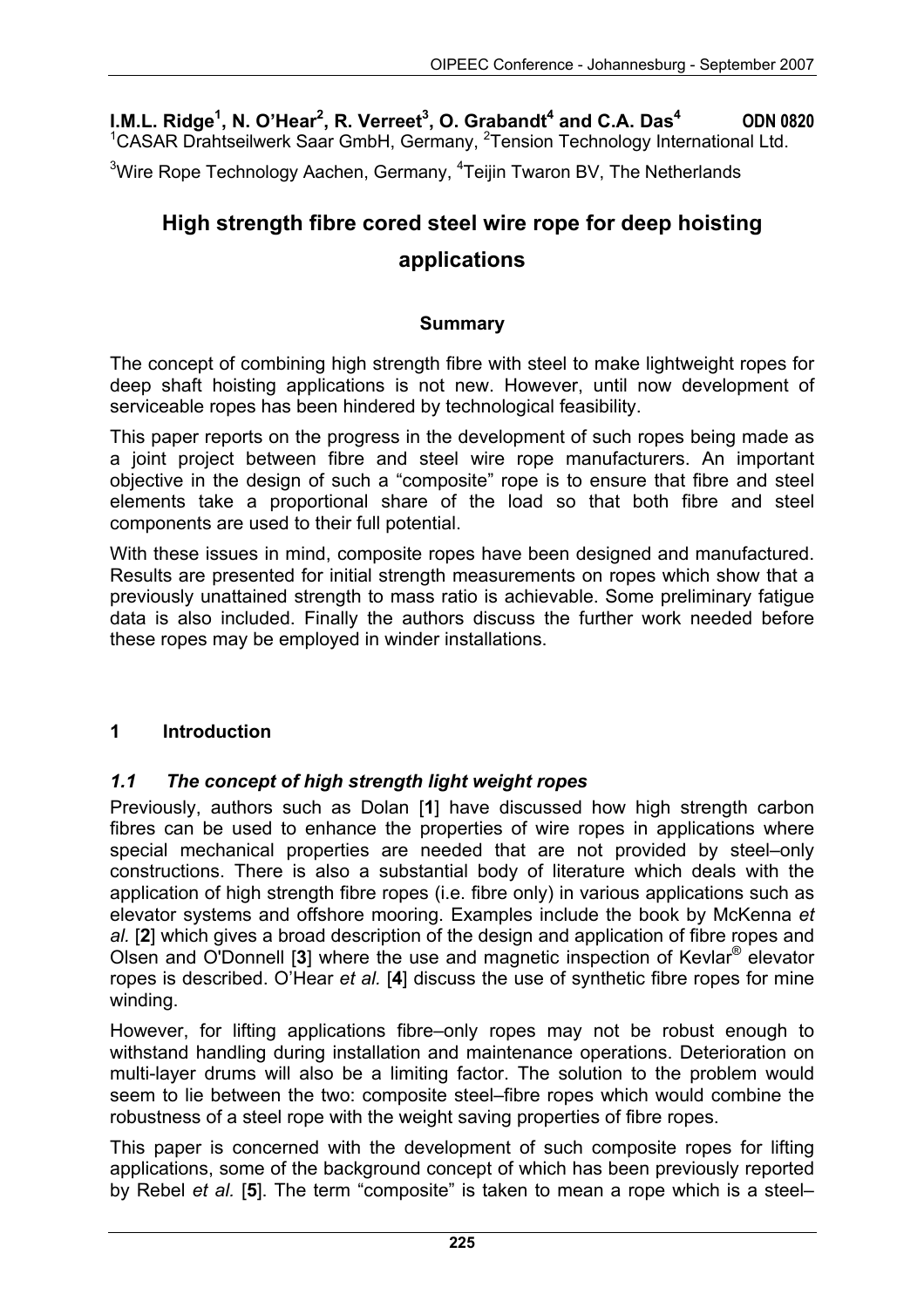fibre combination rope where the fibre in the rope is an integral load bearing member, rather than just acting as a support for the outer strands. The type of fibres under consideration here are of the aramid type (e.g. Twaron®, Technora® (an aramid copolymer) or Kevlar®) which have a very high breaking strength associated with low stretch and low densities (compared with steel) as well as dimensional stability over a wide temperature range. Table 1 summarises the properties of several available aramid fibre types, along with those of steel wire such as would be used in a rope for comparison.

|                                | <b>Strength</b>    | <b>Elongation</b><br>at failure | <b>E-Modulus</b> | <b>Density</b>       |
|--------------------------------|--------------------|---------------------------------|------------------|----------------------|
| <b>Fibre Type</b>              | (MPa or $N/mm^2$ ) | (%)                             | (GPa)            | (g/cm <sup>3</sup> ) |
| Standard modulus (SM) aramid   | 3250               | 3.7                             | 75               | 1.44                 |
| High modulus (HM) aramid       | 3100               | 27                              | 105              | 1.45                 |
| Copolymer aramid               | 3410               | 4.4                             | 74               | 1.39                 |
| Rope wire (highly drawn steel) | 1770               | 2.6                             | 200              | 7.85                 |

**Table 1:** Examples of the properties of high strength aramid fibres, as well as (for comparison) typical properties for steel rope wire.

The idea of combining high strength fibres with steel wires in a rope construction has been previously considered. In 1977 a UK patent (GB1578858) was filed entitled *"Wire-rope with load-carrying core fibres"* which described a steel wire rope incorporating a core of aromatic polyamide fibres which act as load-carrying elements [**6**]. Several years later Klees *et al.* [**7**] described a composite steel wire rope in their US patent which is similar to the configuration discussed here, but with some significant differences. Figure 1 shows the cross-section of the Klees *et al.* rope structure which includes a jacketed Kevlar® core. Klees *et al.* note of the core: "Lubricant may be applied and subsequently a protective jacket of steel, natural or synthetic material may be provided to encapsulate the core and lubricant".

An extension to the idea of the composite rope is the tapered mass rope proposed by McKenzie [**8**] with the application of deep mine (drum winder) hoisting in mind. The tapered mass rope involves progressively removing steel from the rope to reduce its mass (and breaking strength) while maintaining the overall rope diameter. The motivation for this design is that in deep vertical shafts less rope strength is required at the conveyance "end" than at the head sheave as a result of the suspended rope mass. In theory a rope could be constructed that would have varying metallic crosssection and where the wires in the strands are progressively replaced by polymer fibres or rods. Unfortunately the practical problems of manufacturing such a rope and ensuring its integrity during operation have prevented one ever being manufactured. It would appear that in general, a composite rope like that proposed by Klees *et al.*  and others, is a more realistic solution for a light weight rope.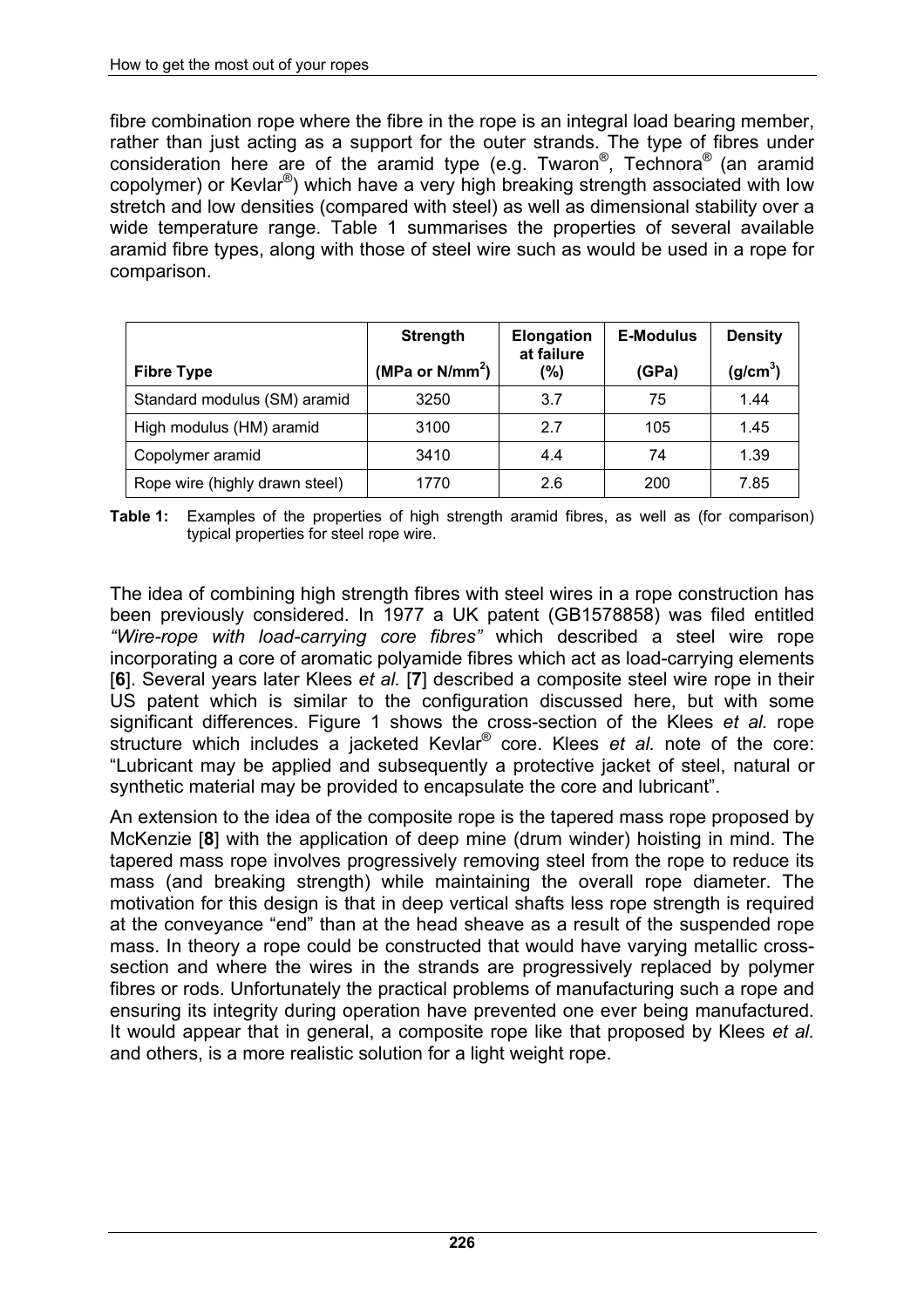

**Figure 1:** Composite steel wire rope as proposed by Klees et al. [**7**] in their US patent filed in September 1988. 4 - Kevlar<sup>®</sup> core and core elements, 6 - Lang's lay coated fibre core, 9 -Core protective coating, 13 - Steel outer strands.

# *1.2 Winder installations*

The two main classes of winder in operation in the mining industry are the drum winder and the Koepe (friction) winder (Figure 2). In the case of the drum winder, Figure 2a, the benefits of using either a light weight rope or a stronger rope of the same diameter have been explored previously by Rebel *et al.* [**5**]. The tension T supported by the rope is a result of the weight of the suspended rope and the skip/payload. By reducing the linear rope mass (but retaining the rope strength), it is straightforward to see the opportunity for an increase in the skip/payload whilst keeping all other winder parameters the same. The maximum tension T will be unaffected by whether the load comes from the skip/payload or from the self weight of the rope. Thus there is a direct correlation between saving weight in a hoisting rope and improved haulage capacity (Figure 3).

The advantages of using a light weight rope in a Koepe installation (Figure 2b) are not so directly apparent. The design of a Koepe winder incorporates tail ropes which are employed specifically to compensate for the different total rope weights either side of the drum caused by the moving lengths of the head ropes as they hoist or lower the skips. Thus the tensions  $T_1$  and  $T_2$  and more specifically the ratio  $T_1/T_2$ deals primarily with the imbalance between payload in the full and empty skips, and to a lesser extent the rope. If a lightweight rope is employed in a Koepe system which remains otherwise the same (i.e. if used on an existing installation), the benefit will be that a lower rope mass will reduce the cyclic fatigue stress range experienced.

Another advantage of reducing rope mass (in both Koepe and drum winders) is that it leads to smaller torsional deformations for a given depth [**9**].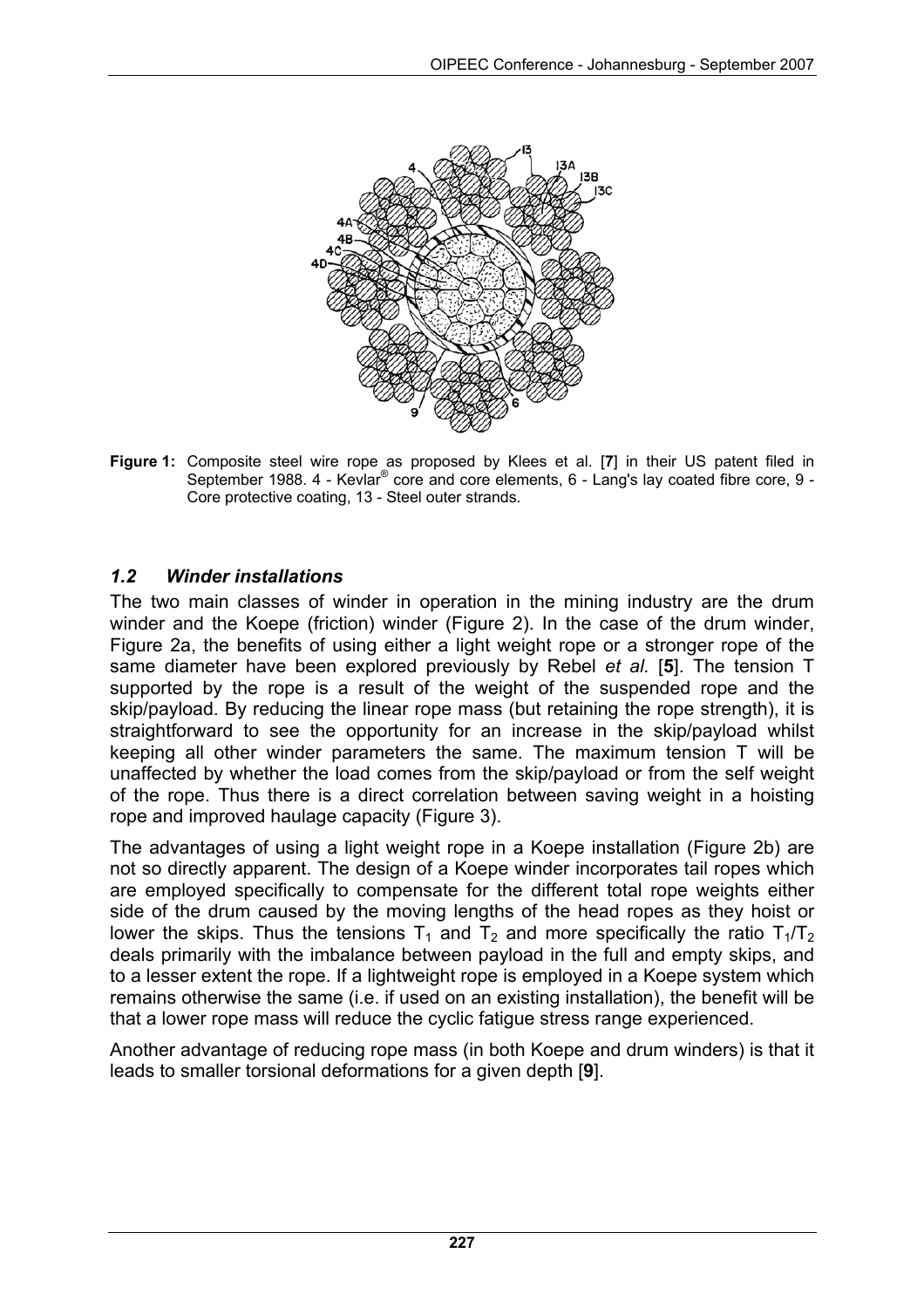

(a) Drum winder (b) Koepe winders: ground mounted (l), tower mounted (r)





**Figure 3:** Influence of rope mass reduction on skip capacity for a typical vertical shaft drum winding installation. For these calculations it was assumed that the rope breaking strength and diameter remain unchanged (from [**5**]).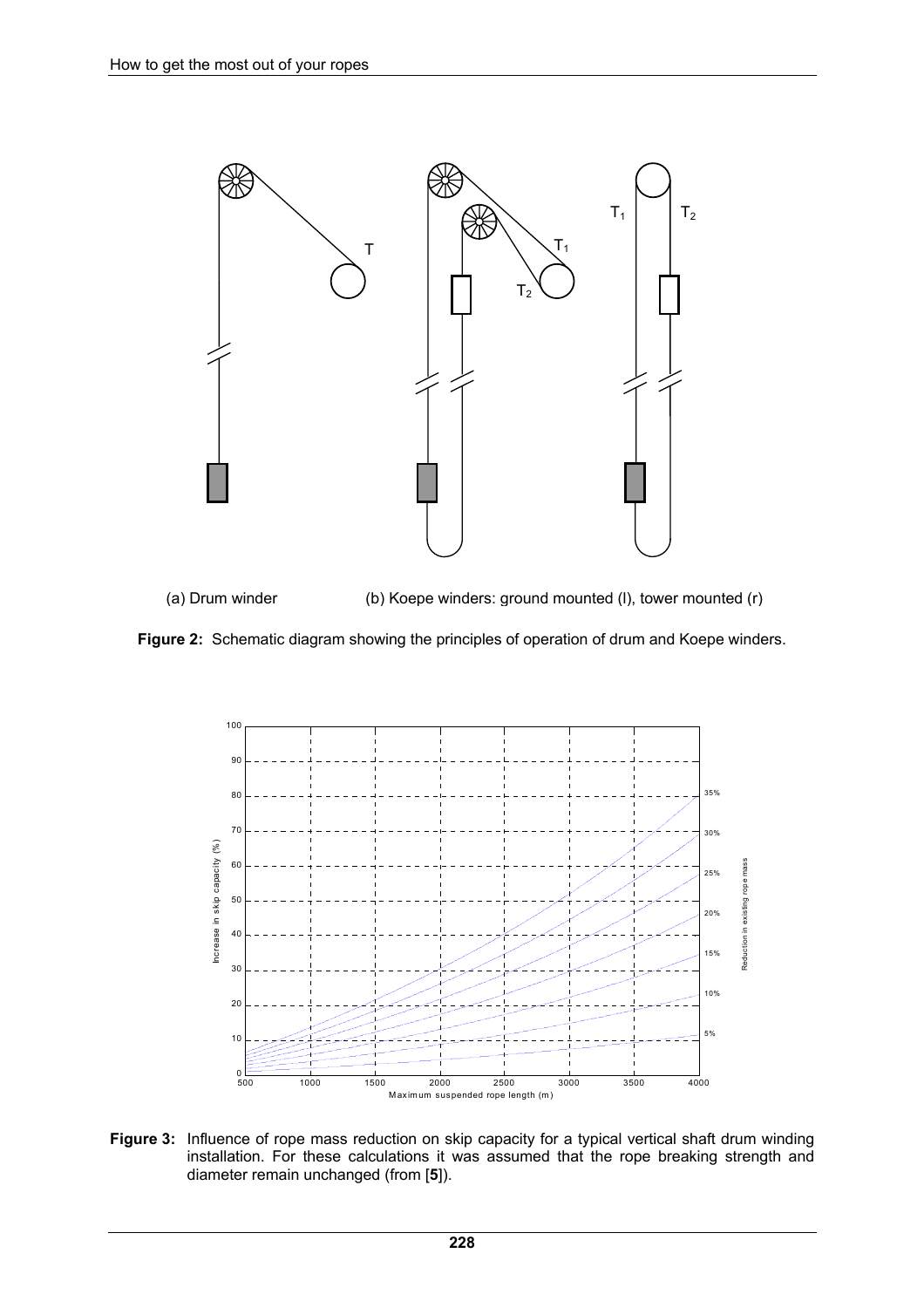In the case of the Koepe winder, Figure 4 shows how significant benefits in terms of payload may be gained if it is viable to increase the  $T_1/T_2$  ratio. It is noted, however, that care has to be taken to avoid rope slip, and consideration must also be given to the power requirements needed to accelerate the out of balance forces  $T_1 - T_2$ . For the composite rope which will be described here, a typical reduction in rope mass of 20% may be obtained. It can be seen that at depths beyond approximately 1,500 m that the potential increase in skip capacity becomes appreciable.



**Figure 4:** Influence of rope mass reduction on skip capacity for a typical Koepe winding installation (6) head ropes of Ø50 mm, 1770 MPa, FoS 6.5). For these calculations it is assumed that the various ropes' breaking strength and diameter remain unchanged.

# **2 Rope design**

A Turboplast wire rope construction (Figure 5a) was chosen as the basis for the present composite rope development. The standard "all steel" version of this rope has been successfully employed in mining applications where the good flexibility of an eight strand rope is combined with high wear resistance from compacted outer strands. The plastification (represented in red in Figure 5) is also a major benefit in enhancing the performance of the rope, acting as a cushion and support between the strands themselves and core and strands. An eight strand rope is also ideal for a composite rope design, as the metallic cross sectional area of the core is approximately 25% of the whole rope, which is sufficient to demonstrate the benefit of the inclusion of a high-strength light-weight fibre, Figure 5b, [**5**].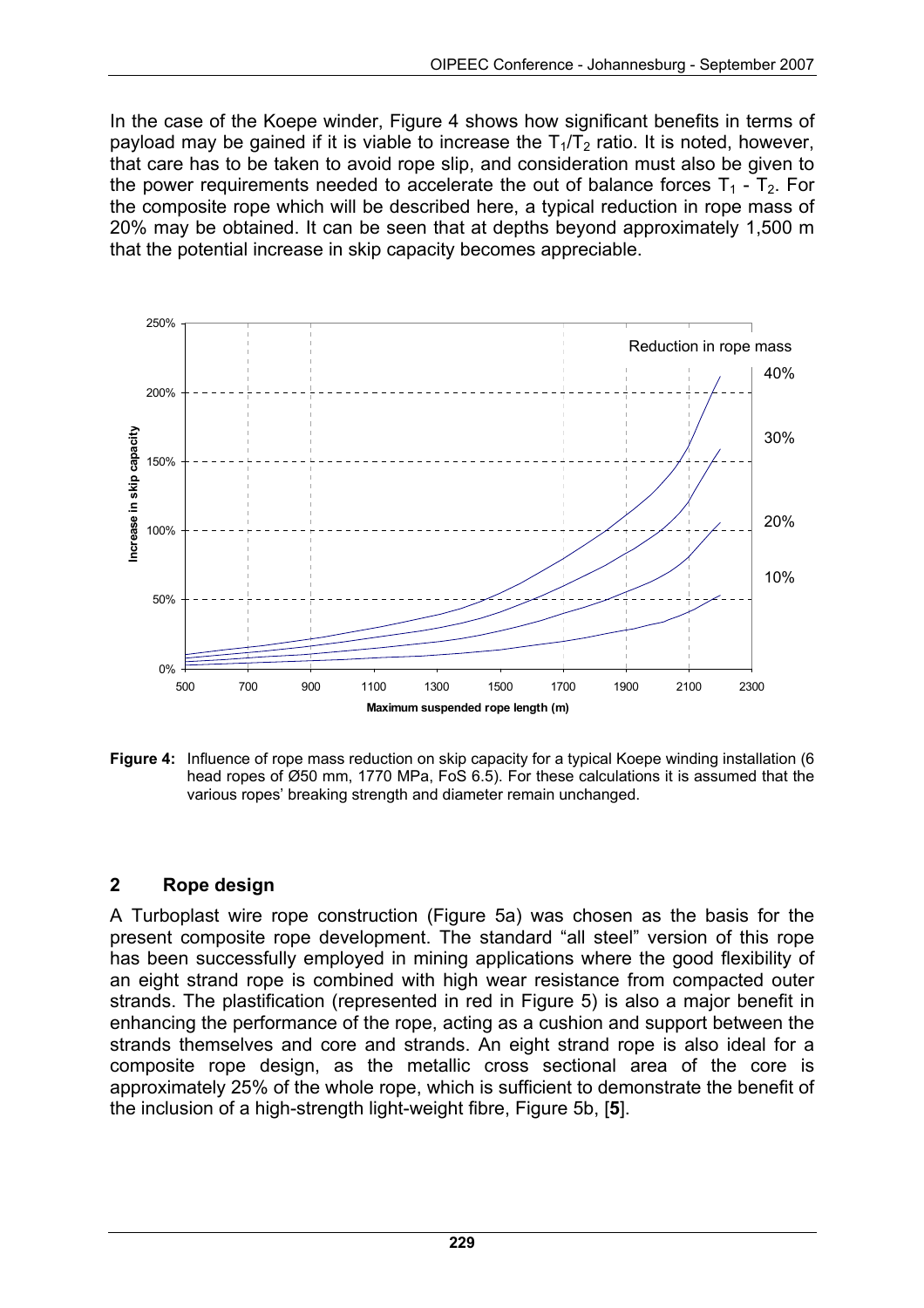

**Figure 5:** Cross sections of the standard Turboplast and composite Turboplast rope constructions.

Initial work has been undertaken on relatively small size ropes. Figure 6 shows the load-elongation for a Ø16 mm standard (steel) Turboplast rope taken to failure. It can be seen that the relationship is very non-linear and that there is a high elongation of the structure at failure (in this case just over 4%).



**Figure 6:** Load-elongation characteristics for a standard (steel) Turboplast rope (Ø16 mm 1770 grade zZ galvanised). The areas marked in red indicate the typical loads at which good load sharing is important for a composite rope.

The main design criterion when developing the fibre core is to match the standard rope load-elongation characteristics and to ensure that there is good load sharing between fibre and steel particularly at the rope's *operational* loads.

However, it must also be noted that rope systems are designed and ropes sold according to the rope (ultimate) breaking strength  $(F_{UBL})$  (or more usually the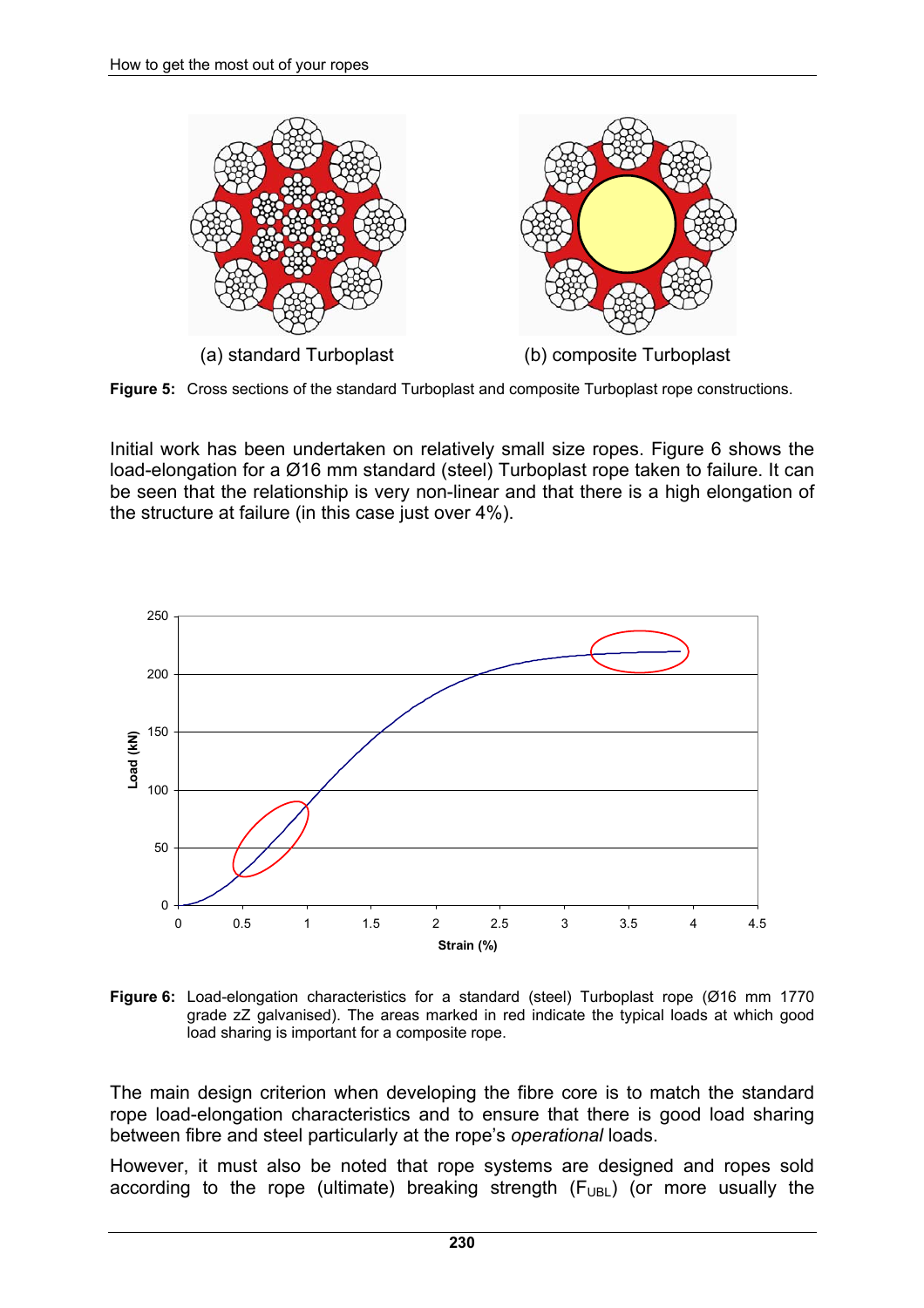manufacturer's minimum breaking load ( $F_{min}$ ) which is a few percent below  $F_{UBI}$ ). So, although in practice the rope will not operate at load levels anywhere near the breaking load, it is also very desirable to obtain a breaking strength at least that of the  $F_{min}$  of the standard steel rope. Thus, design of a fibre core for a composite rope will need to take into account the characteristics both at the working load of the rope and also at loads approaching the breaking strength.

The fibre core for the composite rope was designed using conventional rope geometry. For use in the composite rope a braiding was incorporated on the fibre core in addition to the plastification of the rope. The braiding provided structural integrity of the core rope during handling/manufacture and additionally protected it from dirt or particle ingress which could cause accelerated wear during service. A further benefit was to protect the fibre rope from plastic ingress during the plastification process which again would cause accelerated wear on the fibres during service. The plastic impregnation of the rope provides a cushioning effect and improved load sharing between the strands and the core.

## **3 Preliminary testing**

Two core ropes were designed for the first composite ropes using Twaron® aramid fibre material, one of standard modulus (SM) material (approximately 75 GPa) and the other high modulus (HM) material (approximately 105 GPa). It was decided to use a stranded type rope construction as this would provide a core rope which had good structural integrity and was suitable for further handling. These fibre cores were then closed into Turboplast ropes of finished nominal diameter Ø23 mm. All ropes were manufactured and tested at CASAR Drahtseilwerk Saar GmbH, Germany.

#### *3.1 Stiffness and strength*

Measurement was made of the Young's modulus and the breaking strength for both the fibre cores and the complete ropes. The fibre ropes had spliced eye loops at either end of a 6 m sample, and the load-elongation characteristics were measured over a 2 m gauge length. In the case of the complete standard and composite ropes, conventional resin socket type terminations were employed on an 8 m sample. It is noted that by using this method to measure the Young's modulus of ropes, that there will be some influence of socket draw ("setting" of the termination). However, for the diameter of ropes involved, a sample length of 8 m is thought to be sufficiently long to have a negligible effect (e.g. for a 16 mm rope 8 m is 500 rope diameters).

#### *3.2 Fatigue*

Following the experience and very promising results obtained with the first pair of ropes described above, additional ropes were designed with the aim to further improve the load sharing between the fibre and steel elements of the rope. Three Ø16 mm composite ropes were designed using different aramid fibres for the core: Twaron® SM, Twaron® HM and Technora®. Technora® was included in the trials as although it has similar properties to SM fibre, it has in addition, excellent fatigue resistant properties.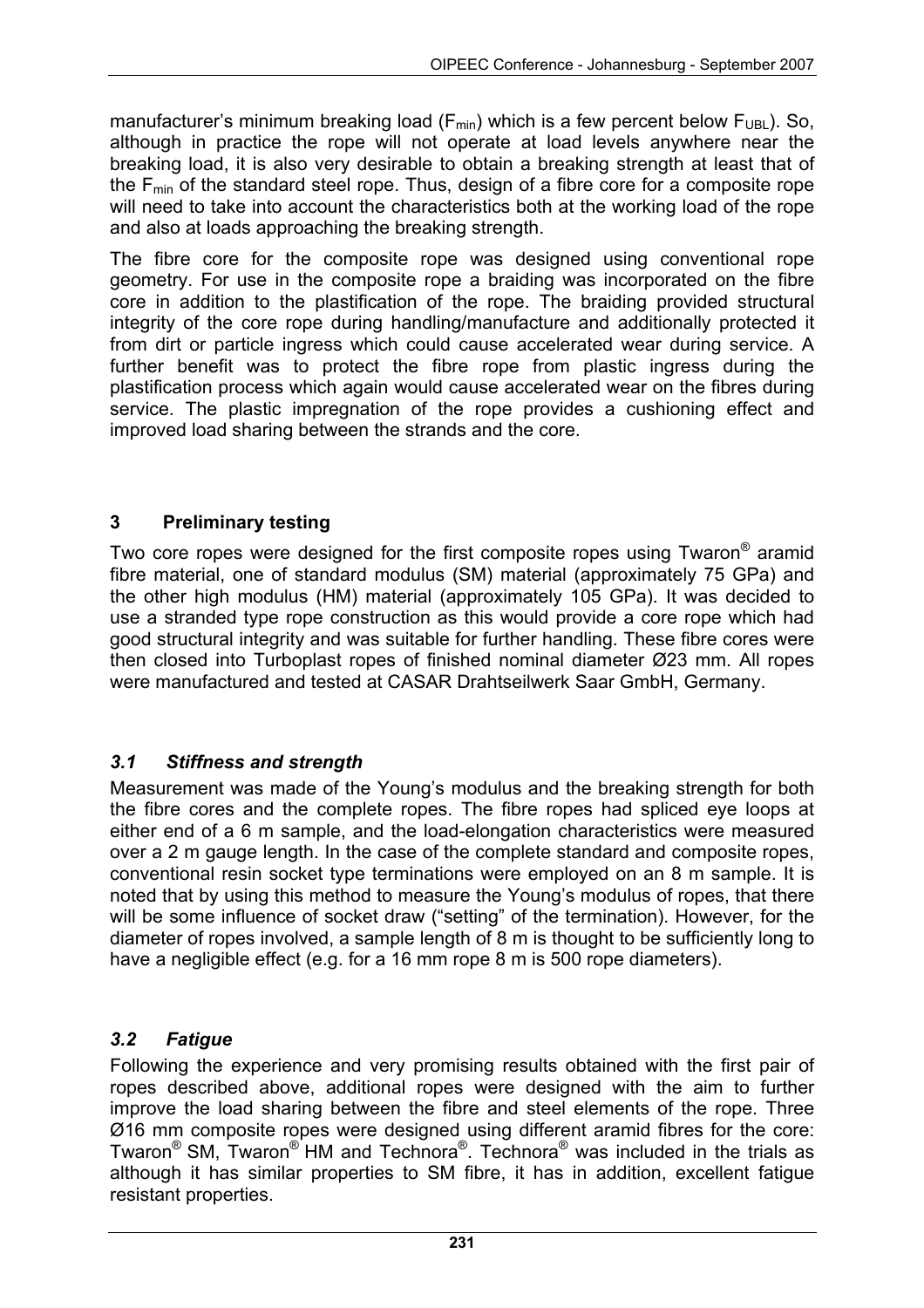The opportunity was also taken to manufacture a standard Turboplast rope from which to make comparative tests. Thus, the strands were made with the same wire stock on the same machine in consecutive production runs, so as to give as good a basis for comparison of the behaviour of the ropes as possible.

The fatigue results reported in this paper will compare the performance of the standard Turboplast construction with the HM fibre cored Turboplast rope (Turboplast HM). Results for the SM and Technora® fibre ropes are not available at time of writing.

## **3.2.1 Tension-Tension fatigue performance**

Three pairs of tensile fatigue tests were planned to be undertaken on both the standard and HM ropes. The tests were undertaken with the mine hoisting application in mind and thus all had the same minimum load of  $2\%$   $F_{min}$  (this figure may be a little low for typical service conditions) and maximum loads of 16, 20 and 24%  $F_{min}$  (a typical static Factor of Safety (FoS) employed by the mines is in the range 4.5 - 6.5, which translates to a maximum static load of 22.2% to 15.4%). The results of these tests are presented in section 4.2.1.

## **3.2.2 Bending over sheave performance**

The basic arrangement of the bending over sheave (BoS) fatigue test equipment is shown in Figure 7. The rope sample is wrapped around the two sheaves in a complete loop, and secured on the larger, top sheave. Tension is applied to the rope by means of a dead load which acts through the axle of the lower (test) sheave. The cyclic bending motion is produced by oscillation of the upper sheave. Figure 7 also shows the various zones in the test rope which will be subjected to different levels of bending. During each machine bending cycle a section of rope will run onto the test sheave and off at the other side (and then back again). This area is termed the double bend region (section BC) as it experiences two full bending cycles for each complete oscillation of the upper driving sheave. Either side of the area of double bending are lengths which experience only one bending cycle per machine cycle (AB and CD). Sections EF and GH will undergo single bending over the top drive sheave under the same test load, but at a much greater D/d ratio. Finally sections DE and AH will remain straight throughout the test.

Inspection of the failed rope sample in the different areas of bending can provide useful information about the behaviour of the rope in fatigue. The length which was located on the drive sheave during testing is also important, as it can give an indication of the performance of the rope operating at much greater D/d ratios such as might be found in a mine hoisting application (in this case D/d = 85, although it is noted that the drive "sheave" is actually a plain drum).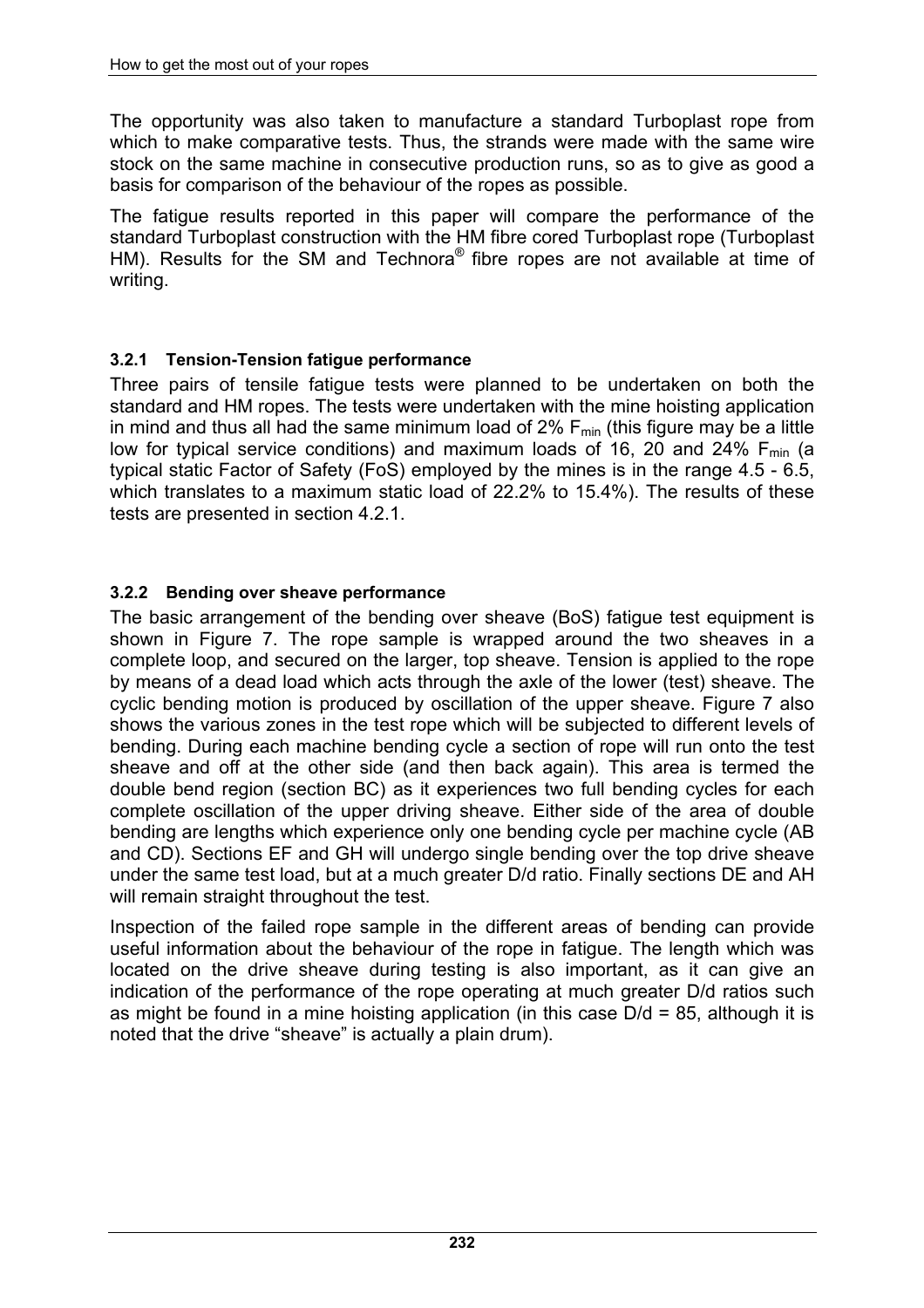

**Figure 7:** Schematic drawing of the bending over sheave test machine, showing the different regions of bending.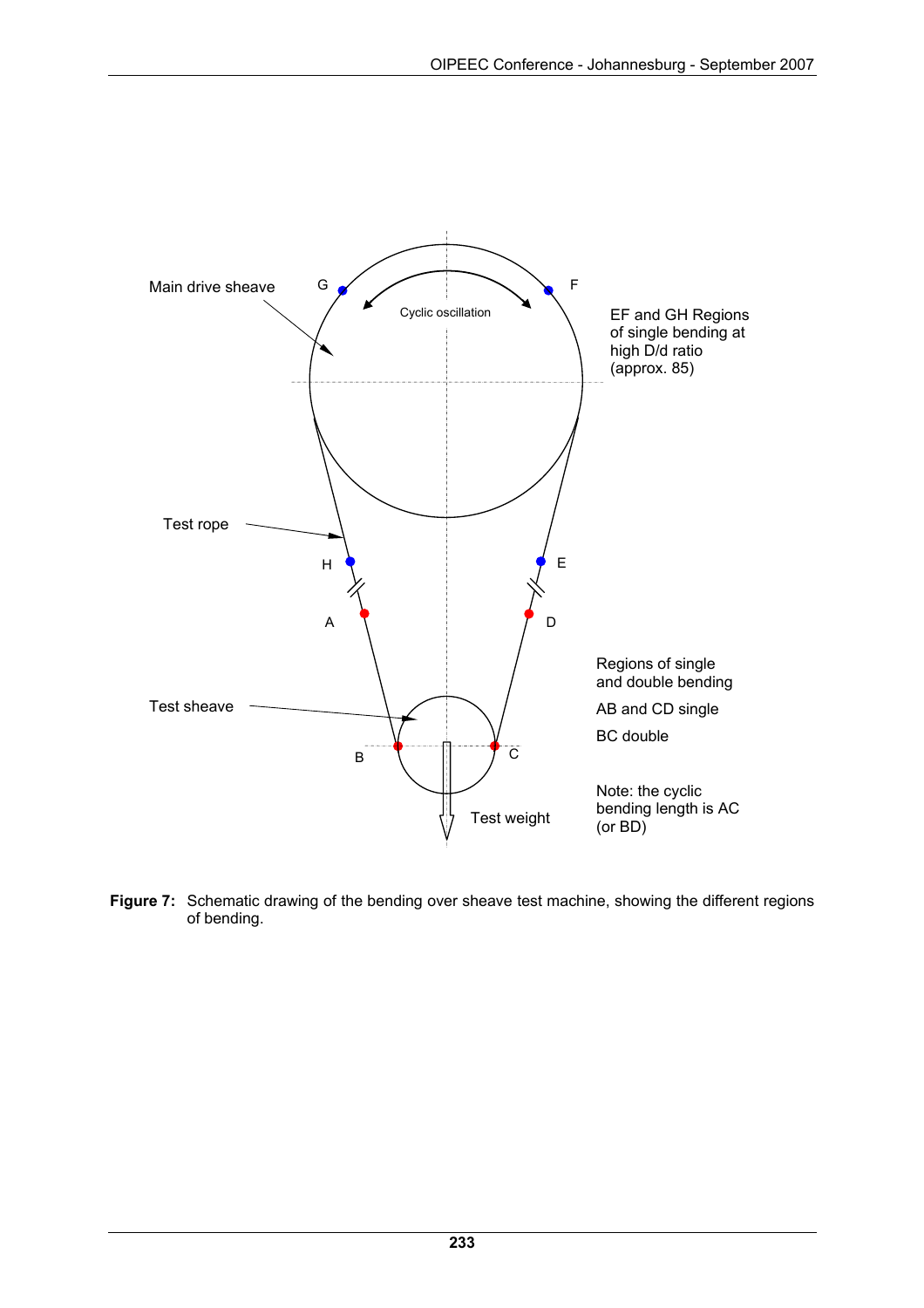## **4 Results**

#### *4.1 Stiffness and strength*

Figure 8 presents results for the tests undertaken on the Ø23 mm standard and HM composite ropes. In both cases the plot shows the load-strain relationship for the complete ropes as well as for their cores. The match in behaviour between the HM fibre core and the standard steel core is very pleasing. This level of match is reflected in the performance of the complete ropes.

It is noted that the elongation at failure for the composite rope is lower than that of the standard Turboplast rope, but the contributions of the core and strand elements at this load are sufficient that the breaking load achieved is in excess of the target  $F_{min}$ , and in this case, is greater than the standard rope (Table 2). Table 2 also summarises the results obtained for the composite rope with the SM fibre core.

Table 3 summarises the reduction in rope mass (from standard) and strength to mass ratio for the composite ropes and compares them with a standard rope. Referring to Figures 3 and 4, the reduction in mass value gives an indication of the % increase in skip capacity which would be feasible with these ropes. Note that Figures 3 and 4 assume the same  $F_{UBL}$  and so deal with just the mass ratios. Considering the strength to mass ratio (so making use of the added strength), it can be seen that an average improvement of approx. 24% has been obtained.



Tables 4 and 5 summarise the same characteristics for the Ø16 mm ropes.

**Figure 8:** Load-strain characteristics for the Ø23 mm standard (std.) Turboplast rope and core and composite (Turboplast HM) rope and HM core.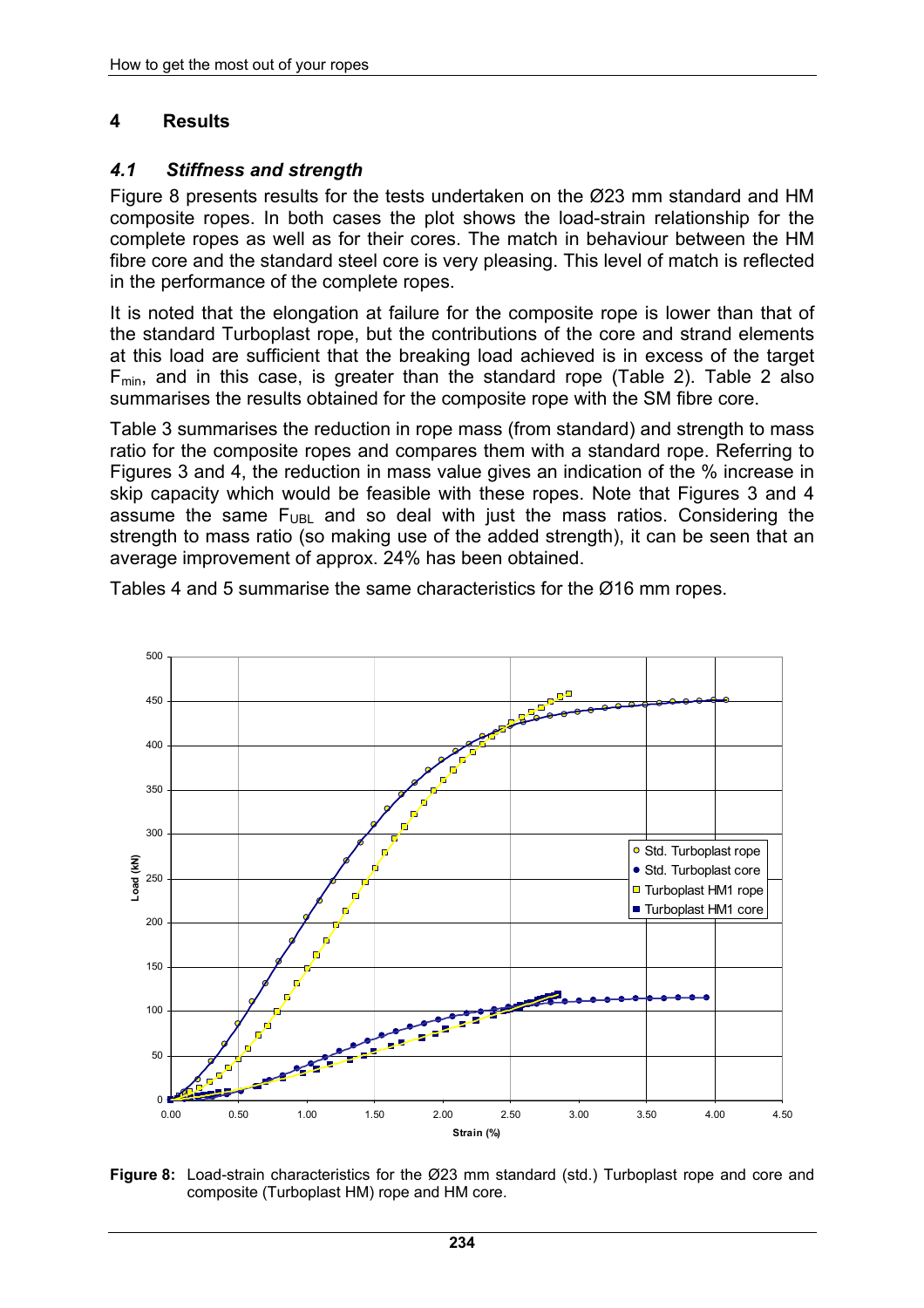| Rope                       | <b>Breaking load</b><br>(kN) | <b>Breaking load</b><br>$(%F_{min})$ | E-modulus<br>(GPa) | <b>Elongation at</b><br>failure (%) |
|----------------------------|------------------------------|--------------------------------------|--------------------|-------------------------------------|
| <b>Standard Turboplast</b> | 450.6                        | 107.95                               | 112.0              | 4.09                                |
| <b>Turboplast SM</b>       | 446.0                        | 106.86                               | 93.94              | 3.28                                |
| Turboplast HM              | 456.6                        | 109.38                               | 99.53              | 2.93                                |

**Table 2:** Summary of stiffness and strength results for the Ø23 mm standard and composite ropes.

| Rope                 | <b>Mass per</b><br>unit length<br>(kg/m) | <b>Reduction</b><br>in rope<br>mass $(\%)$ | <b>Strength</b><br>(kN) | <b>Strength: Mass</b><br>(kN/kg/m) | Increase on<br>standard<br>(%) |
|----------------------|------------------------------------------|--------------------------------------------|-------------------------|------------------------------------|--------------------------------|
| Std. Turboplast      | 2.40                                     |                                            | 450.6                   | 188.3                              | $\qquad \qquad \blacksquare$   |
| <b>Turboplast SM</b> | 1.94                                     | $+19.1$                                    | 446.6                   | 230.8                              | $+22.6$                        |
| <b>Turboplast HM</b> | 1.94                                     | $+19.1$                                    | 456.6                   | 235.2                              | $+24.9$                        |

**Table 3:** Comparison of the rope mass and strength : mass ratio for the Ø23 mm standard and composite ropes.

| Rope                       | <b>Breaking load</b><br>(kN) | <b>Breaking load</b><br>$(%F_{min})$ | E-modulus<br>(GPa) | <b>Elongation at</b><br>failure (%) |
|----------------------------|------------------------------|--------------------------------------|--------------------|-------------------------------------|
| <b>Standard Turboplast</b> | 220.7                        | 108.66                               | 112.1              | 3.97                                |
| $^{16}$                    | 220.7                        | 108.66                               | 111.8              | 3.90                                |
| Turboplast HM              | 212.7                        | 102.55                               | 94.6               | 2.55                                |
| $^{16}$                    | 210.5                        | 102.43                               | 97.2               | 2.43                                |

**Table 4:** Summary of stiffness and strength results for the Ø16 mm standard and composite ropes.

| Rope                 | Mass per<br>unit length<br>(kg/m) | <b>Reduction</b><br>in rope<br>mass $(\%)$ | <b>Strength</b><br>(average)<br>(kN) | <b>Strength: Mass</b><br>(S:M)<br>(kN/kg/m) | Increase on<br>standard S:M<br>(%) |
|----------------------|-----------------------------------|--------------------------------------------|--------------------------------------|---------------------------------------------|------------------------------------|
| Std. Turboplast      | 1.173                             |                                            | 220.7                                | 188.2                                       |                                    |
| <b>Turboplast HM</b> | 0.940                             | $+19.8$                                    | 211.6                                | 225.1                                       | $+19.6$                            |

**Table 5:** Comparison of the rope mass and strength : mass ratio for the Ø16 mm standard and composite ropes.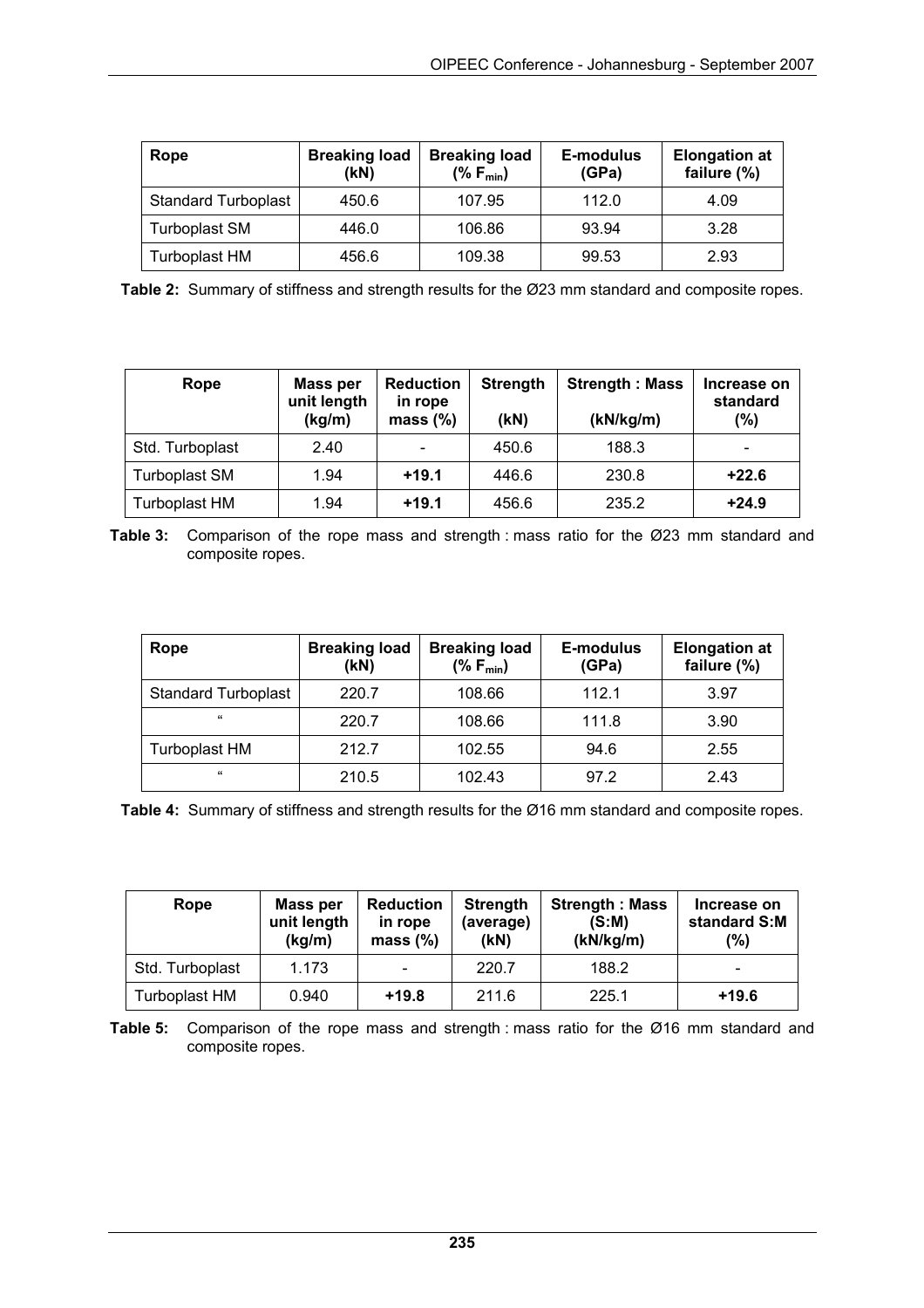# *4.2 Results of the fatigue testing*

#### **4.2.1 Tension-Tension fatigue performance**

Figure 9 presents the initial results obtained in the tensile fatigue tests on the Ø16 mm ropes. Considering first the results for the standard Turboplast, it can be seen that the tensile fatigue behaviour is very sensitive to the load range (maximum load). This sort of characteristic has been noted before by Ridge [**10**] for small diameter (Ø13 mm) standard six strand ropes (non-plasticated and non-compacted) and is thought to be related to the additional drawing stages which the relatively small diameter wires employed in this size of rope undergo during their manufacture. Thus, this characteristic is not necessarily representative of larger diameter ropes of the same construction.

It is also noted that the minimum load used during the tests of 2%  $F_{min}$  is fairly low and that there may be some deleterious influence on the fatigue behaviour owing to the increased fretting amplitude of the wires in the rope operating down at this load. Thus whilst the results may be used as a comparison of the tensile fatigue endurance for the two Ø16 mm ropes reported here, they should not be taken as indicative of behaviour for larger diameter ropes.

At time of writing, only one tensile fatigue test has been run on the Turboplast HM rope. The fatigue performance is an order of magnitude better than that of the standard Turboplast. Whilst pleasing, it must be remembered that this is a single test, and more results must be obtained before any firm conclusions can be drawn.



**Figure 9:** Comparison of the behaviour of the Ø16 mm standard and Turboplast HM ropes in tensiontension fatigue as a function of varying maximum load (with constant minimum load of 2%  $F_{min}$ ).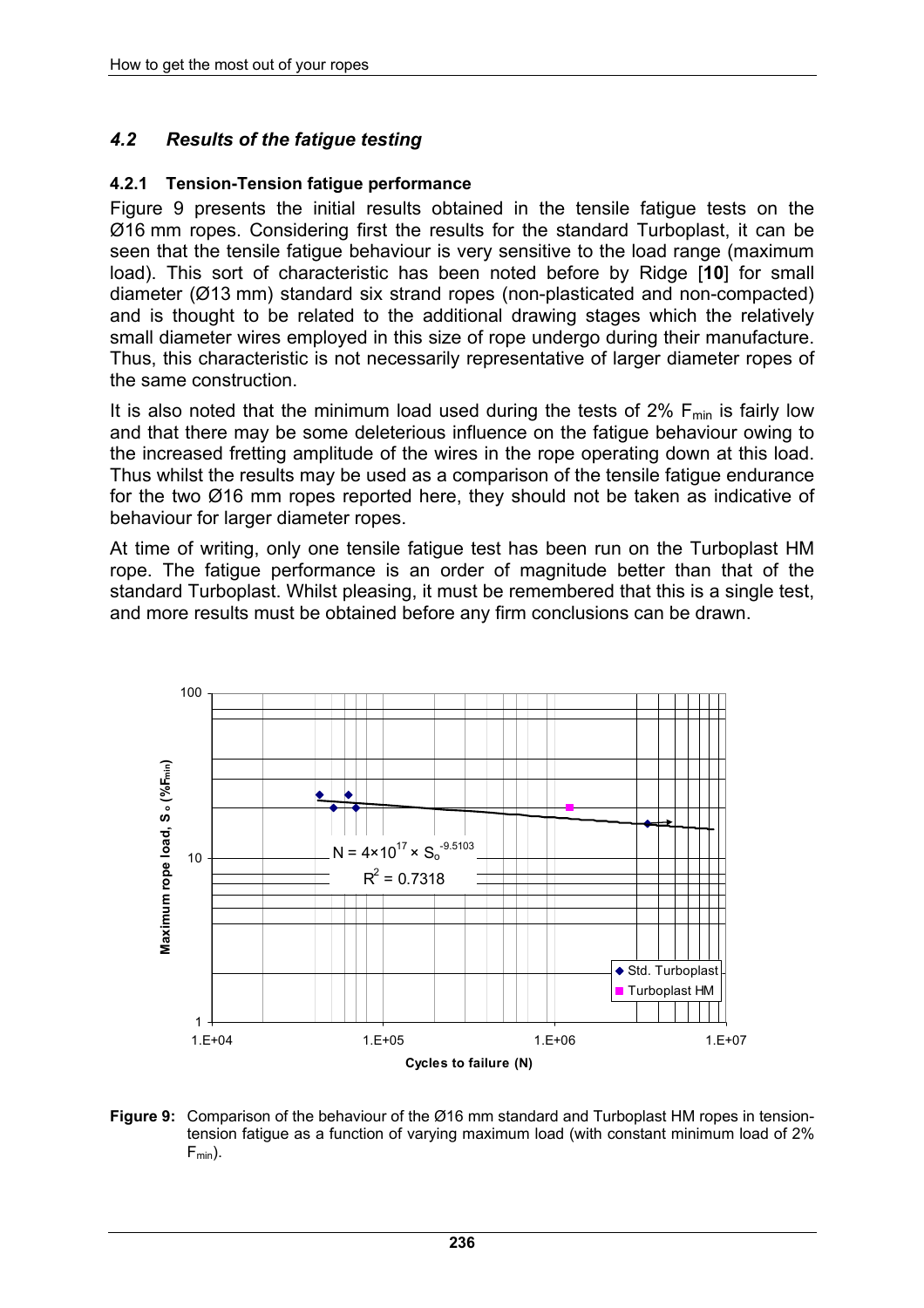#### **4.2.2 Bending over sheave performance**

As with the tensile fatigue tests, at time of writing, only limited bending fatigue tests have been undertaken (Table 6). However, the preliminary results are again very promising. In the mine hoisting application D/d ratios may lie anywhere in the range 80 – 120:1, but will be typically 100:1. The tests undertaken so far have been at D/d ratios of 20 and 30, which are much lower and harsher levels than would typically be experienced in service. The results indicate that, as expected, the fibre core in the composite rope is sensitive to the relatively low D/d ratios. In the D/d = 20 test the endurance is about 80% of the standard Turboplast (although it must be noted that the standard Turboplast is an exceptionally durable steel wire rope). However, even in this case, the composite rope still achieves double that predicted for a standard eight strand rope with IWRC (independent wire rope core) [**11**]. At D/d = 30, the Turboplast HM endurance is significantly better than both the standard Turboplast rope and the prediction for the standard eight strand rope.

It is recognised that in the drum hoisting application whilst operating with D/d ratios of 100:1, that locally at the LeBus or coil cross-overs the D/d will be much lower, and probably nearer to the 20 or 30:1 ratios tested here (so these results are additionally useful in informing that aspect of operation). As with all drum winders, the areas of cross over must be monitored, and an effective back-ending policy employed to move the areas of local damage before they compromise the integrity of the rope.

As mentioned in section 3.2.2, the condition of the section of test rope on the head sheave can provide valuable information about the behaviour of the rope in service at large D/d ratios (in this case 85:1). An inspection was made of a section from EF (refer Figure 7). No wire breaks were found in any of the eight outer strands. Figure 10, below shows SEM images of the wear on the fibre rope after 218,287 cycles at 13.1%  $F_{min}$ . It can be seen that the fibre core has suffered some local minor abrasion, but on the whole is undamaged.

| Rope                       | D/d ratio<br>(-) | <b>Test load in</b><br>rope<br>(% $F_{min}$ ) | <b>Cycles at discard</b><br>(in accordance<br>with DIN 15,020*) | <b>Cycles to</b><br>failure<br>(-) |
|----------------------------|------------------|-----------------------------------------------|-----------------------------------------------------------------|------------------------------------|
| <b>Standard Turboplast</b> | 20               | 13.1                                          | 180,000                                                         | 528,822                            |
| <b>Turboplast HM</b>       | 20               | 13.1                                          | 123,300                                                         | 436,574                            |
| Feyrer prediction**        | 20               | 13.1                                          | 89,200                                                          | 205,800                            |
| <b>Standard Turboplast</b> | 30               | 18.1                                          | 260,000                                                         | 618,218                            |
|                            | 30               | 18.1                                          | 200,000                                                         | 626,954                            |
| <b>Turboplast HM</b>       | 30               | 18.1                                          | 508,000                                                         | 932.680                            |
|                            | 30               | 18.1                                          | 641.700                                                         | 704.940                            |
| Feyrer prediction**        | 30               | 18.1                                          | 130,800                                                         | 323,200                            |

\* That is whichever is first attained of either 9 wire breaks on 6d or 18 on 30d (DIN 15,020 [**12**]).

\*\* Feyrer prediction made for a conventional eight strand rope with IWRC.

**Table 6:** Comparison of bending fatigue results for the Ø16 mm standard and composite ropes.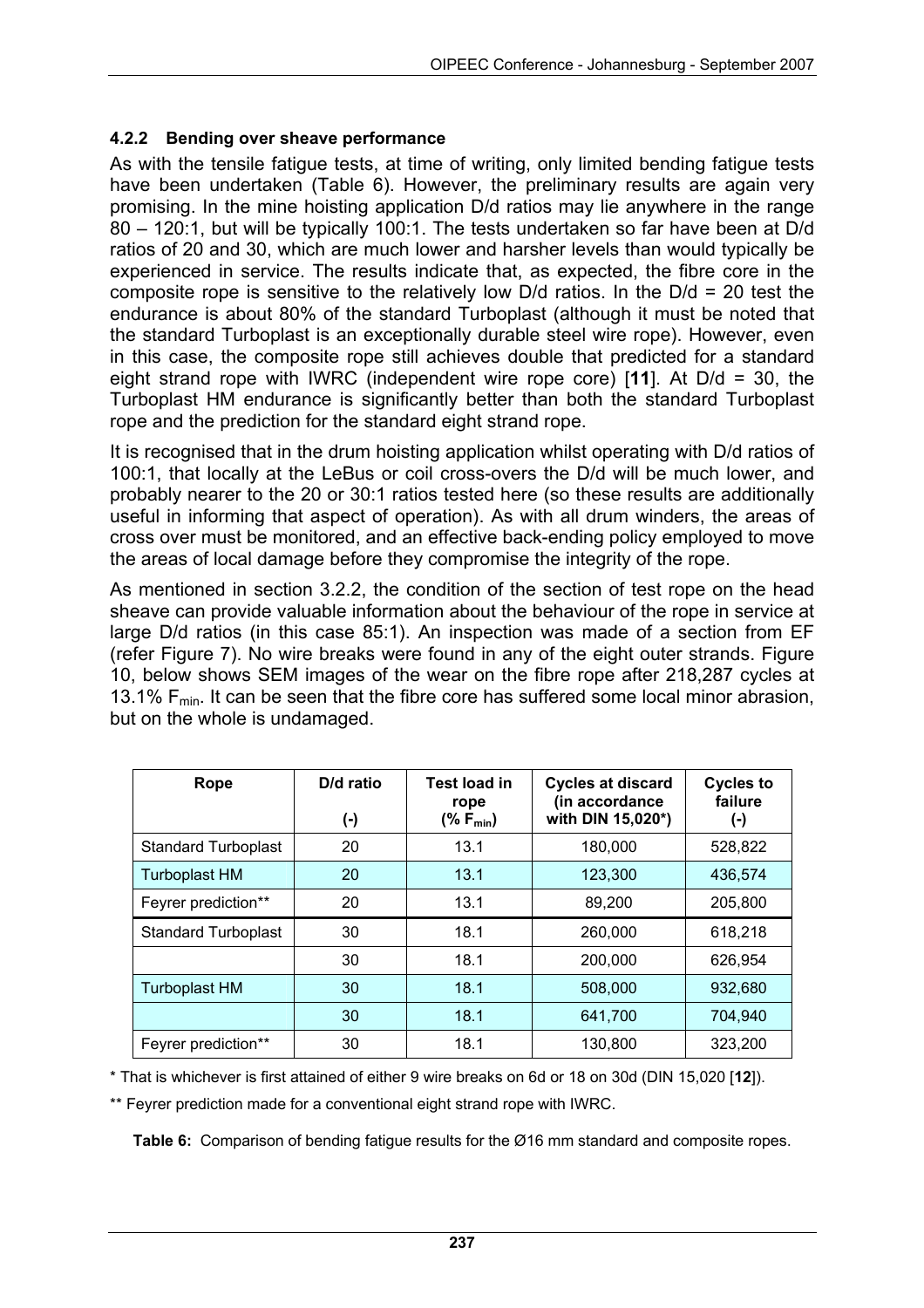

Typical outer strand condition, inside filaments are undamaged.



Core cross section: Strand deformation visible, only sharp corners cause limited local damage.



Filaments inside strand in good condition, only flattened corners damaged.



Typical core condition – some abrasion.

**Figure 10:** Typical condition of the Turboplast HM fibre core after operation on the drive sheave  $(D/d = 85)$  at load 13.1% F<sub>min</sub> for 218,287 cycles.

#### **5 Discussion and conclusions**

The work presented here has shown that it is possible to design an aramid fibre core suitable for incorporation into a "standard" all steel plasticated rope. The combination of the braiding on the fibre core and the plastification have ensured that an integrated composite rope structure is obtained which exhibits good load sharing performance between fibre core and outer steel strands at both the operational and breaking loads. Breaking load results show that for the same diameter rope it is possible to attain loads in excess of  $F_{min}$  of the standard rope for composite ropes with both HM and SM aramid fibre cores.

Preliminary tensile and bending over sheave fatigue testing has proved very encouraging, although it is noted that more testing needs to be undertaken in order to gain further experience with the product. Other research is also being made investigating the use of different fibres (or the combination of fibres). Future work will also need to include an assessment of the rope's torsional behaviour.

Having established the fundamental techniques to design a composite rope at a fairly small scale, the next stage in development will be to design, manufacture and test ropes of a suitable size for the mine hoisting application (typically Ø50 mm). Some experience is already available concerning the scaling of small fibre (test) ropes to the relatively larger ropes needed for service applications [**13**]. The previous work shows that some loss in performance in scaling up the size of a fibre rope can be expected, however, it is thought that adequate performance can still be achieved.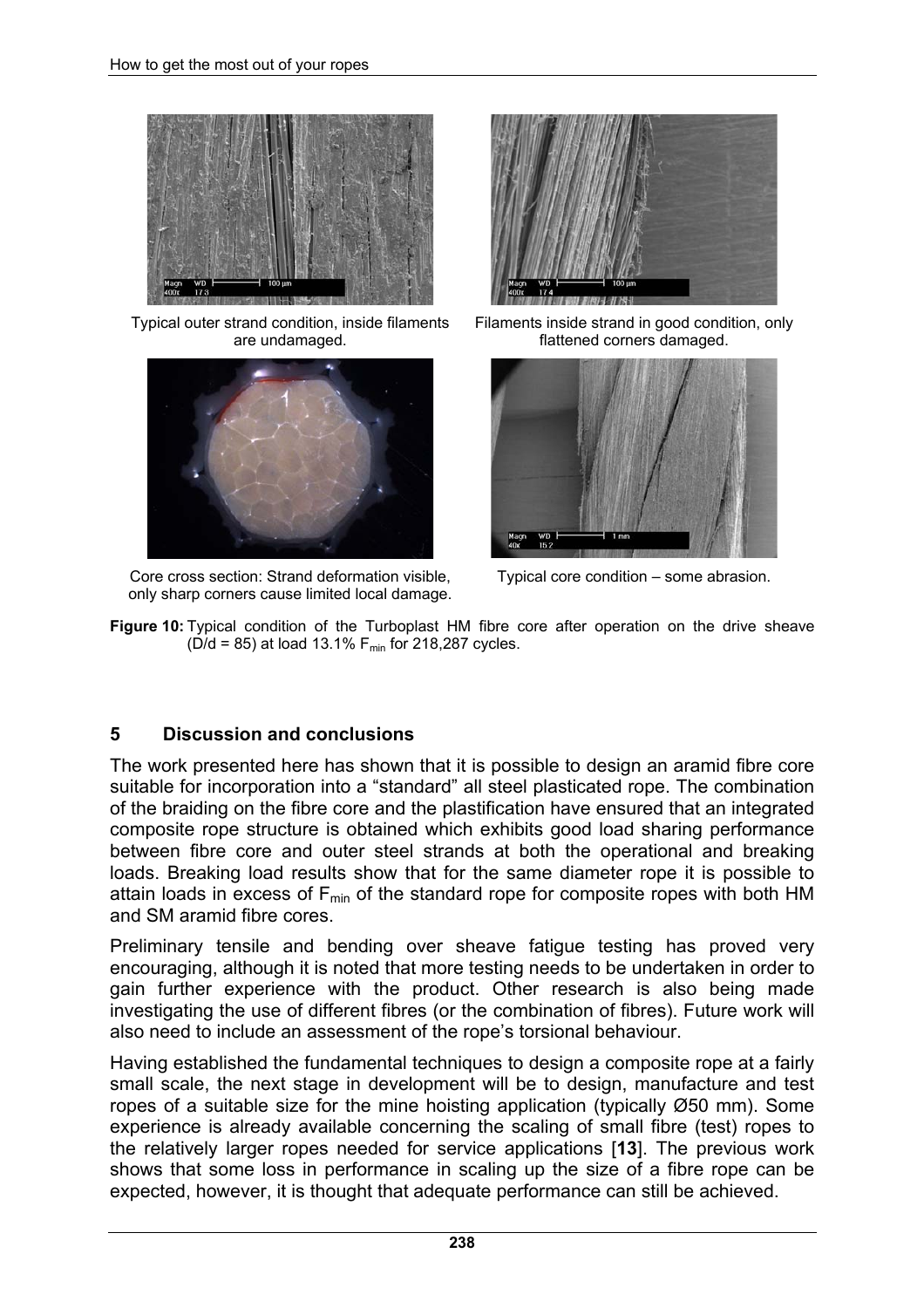## **6 Acknowledgements**

In a project of this size, there are inevitably many people who have contributed in many various ways. The authors are pleased to acknowledge and thank the following for their contributions: Dr Gerhard Rebel, CASAR Senior Consultant – mining ropes, who was involved in the initial stages of this project and has continued to be a valuable source of support and information. Acknowledgement is also due to the many staff at CASAR who assisted in the manufacture, termination and testing of the rope samples. Thanks are also due to the staff at Teijin Twaron BV, and in particular Mr Bertil van Berkel and Mr Ed Steijn who produced the SEM photos in Figure 10. Mr Sven Rosenberger (LIROS), Mr John Dodd (Millfield Enterprises) and Mr Graham du Plessis (DRA Tech Services Ltd.) also gave freely of their time and advice in various aspects of this work, their help is also much appreciated.

## **7 References**

- 1 Dolan, T.G. *Carbon fibres for the wire rope industry?*, Wire Rope News & Sling Technology, 25, (2), 2003 pp 8, 11-13.
- 2 McKenna, H.A., Hearle, J.W.S. and O'Hear, N. *Handbook of Fibre Rope Technology*, pp 416, ISBN: 0849325889 CRC Press, USA, 2004.
- 3 Olsen, E.G. and O'Donnell, H.J. *Apparatus to inspect hoisting ropes*, US Patent 5890564, 1999.
- 4 O'Hear, N., Grabandt, O., Hobbs, R.E. and Das, C. *Synthetic fibre ropes for mine winding,* Proceedings of the OIPEEC Conference "Trends for Ropes: design, application, operation", pp 17-32, Athens, Greece  $27<sup>th</sup> - 28<sup>th</sup>$  March 2006, ed. I.M.L. Ridge, ISBN: 978-0-9552500-0-2.
- 5 Rebel, G., Verreet, R. and Ridge, I.M.L. *Lightweight ropes for lifting applications*, ODN 0770, Proceedings of the OIPEEC Conference "Trends for Ropes: design, application, operation", Athens, Greece  $27<sup>th</sup> - 28<sup>th</sup>$  March 2006, ed. I.M.L. Ridge pp 33-54 ISBN: 978-0-9552500-0-2.
- 6 Elkem Spiger Verket A/S *Wire-rope with load-carrying core fibres,* UK patent GB1578858, 1977.
- 7 Klees, D.A., Hoganson, R.B. and Data, H.L. *Rope with fibre core and method of forming same*, US Patent 4887422, 1989.
- 8 McKenzie, I.D. *Reduced mass rope*, South African Provisional Patent Application No. 89/8857, 1990.
- 9 Rebel, G. *The torsional behaviour of triangular strand steel wire ropes for drum winders*, PhD Thesis, University of the Witwatersrand, South Africa, 1997, pp 328.
- 10 Ridge, I.M.L. *Bending-tension fatigue of wire ropes* PhD Thesis, The University of Reading, UK, 1992, pp 321.
- 11 Feyrer, K. *Endurance calculation of wire rope running over sheaves* OIPEEC Round Table Conference - Delft 1993 I 2-15 ISBN: 90-370-0091-6.